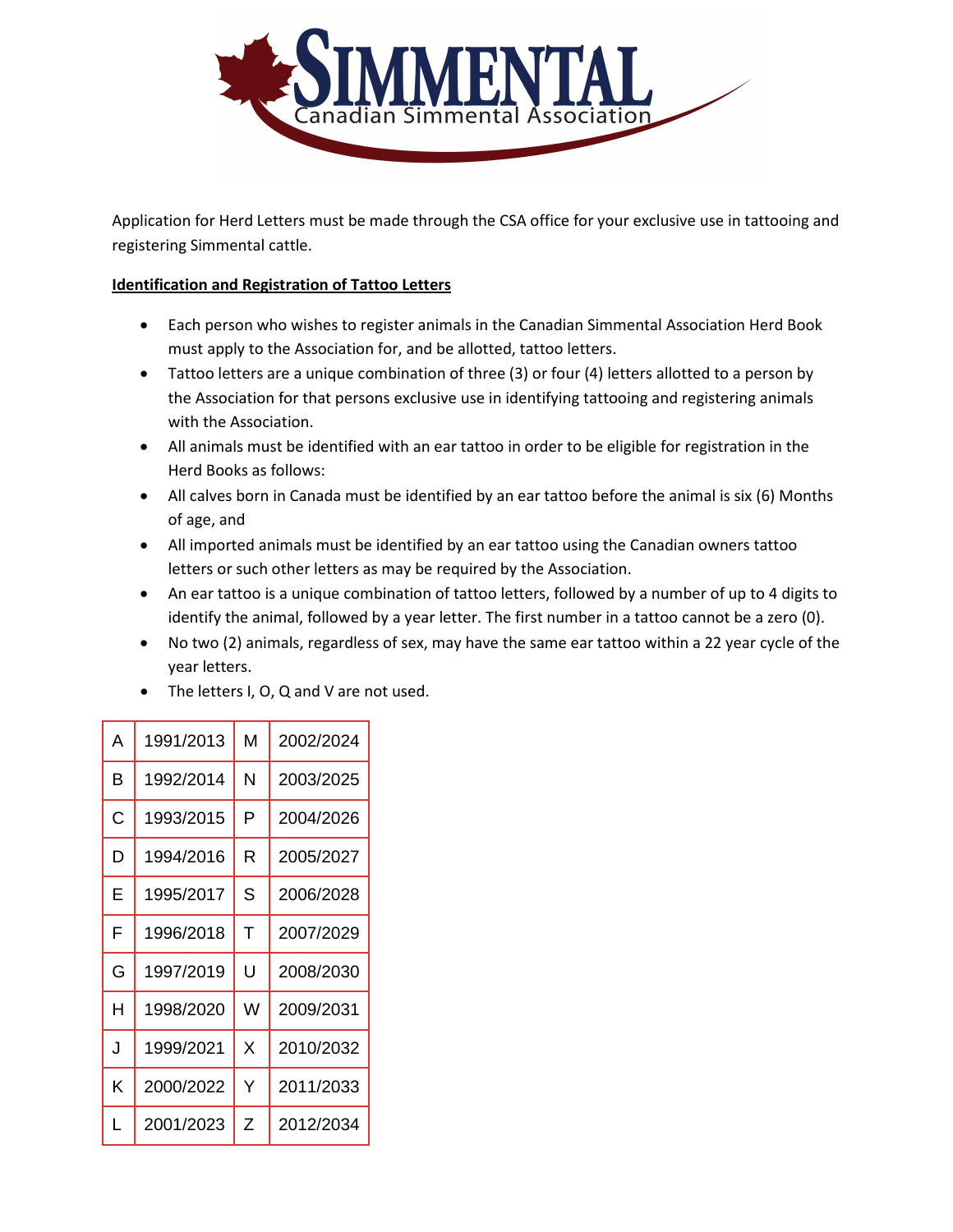## **Hints on Successful Tattooing**

- As proper identification of animals is the basis for the purebred industry, this is the most important factor a breeder should consider. Animals can be turned away from shows, sales, and for export purposes because of improper, indistinct, or just plain erroneous tattoos. Placing a tattoo on an animal should be a simple matter, but it seems it causes many breeders problems mainly because not enough care is taken at the time the tattoo is applied. Read these tips over, inspect your cattle's tattoos when you have a moment, evaluate your present technique, and see if you can improve on your own tattooing method.
- Tools of the Trade tattoo pliers, small brush (a toothbrush works well) for rubbing paste into the tattoo letters, rag for cleaning ear, alcohol as solvent to wet rag with to remove wax, tube of paste ink. Dont store the tattoo letters in a pile at the bottom of a container point will become bent or dull. Clean, sharp, straight needles make for good tattoos.
- Applying tattoo select a spot between the ribs, well into ear and well away from the hairy edges of the ear. Press firmly and release, pressing the ear away from the pliers if necessary to avoid tearing the skin. Note if the punctures made are indistinct or ripped, leave it to heal for a week and try again. Avoid hitting a rib, as this causes excess bleeding and will result in one side of the puncture being too shallow and the other side too deep, making a poor tattoo.
- N.B. Extremely important to thoroughly clean the dirt and wax from the ear.
- Apply the past ink to the ear. There are many types of inks, but paste is recommended. Colors vary, but green works best.
- Dont put the paste directly on the tattoo needles work the paste into the punctures with the brush. If any blood appears, apply more paste and rub it in until it stops. If the tattoo is a good one, the excess ink may be removed immediately, but usually it is left on to help minimize bleeding.
- Dont place tattoos in the hairy edges. Remember when doing calves, place the tattoo well into the ear. As the calf grows, the hairy edge works into the ear.
- A good tattoo, well into the ear, away from the hairy outer edges and plainly visible is the desired result. Place the breeder letters in the top, running between the first and second ribs.
- The use of a flashlight speeds up the reading of tattoos, but well placed, distinct tattoos should require no aid to read them. Dont confuse 6s and 9s. Once youve placed the tattoos in the pliers, check on a piece of cardboard before placing in the ear.

## **HERD PREFIX**

## **Registration of prefixes and naming animals**

- Each person who wishes to register animals in the Herd Book must apply to the Association for, and be allotted, a herd prefix. A persons tattoo letters may be allotted as that persons herd prefix.
- Herd Prefix means a unique combination of letters and numbers allotted to a person by the Association for that persons exclusive use as the first word(s) in the name of each animal registered by that person with the Association.
- Herd Prefix must not be confused with farm name. The Canadian Simmental Association does not register farm names; this is done through your provincial government. However, we will register a Herd Prefix for your exclusive use in naming your Simmentals.